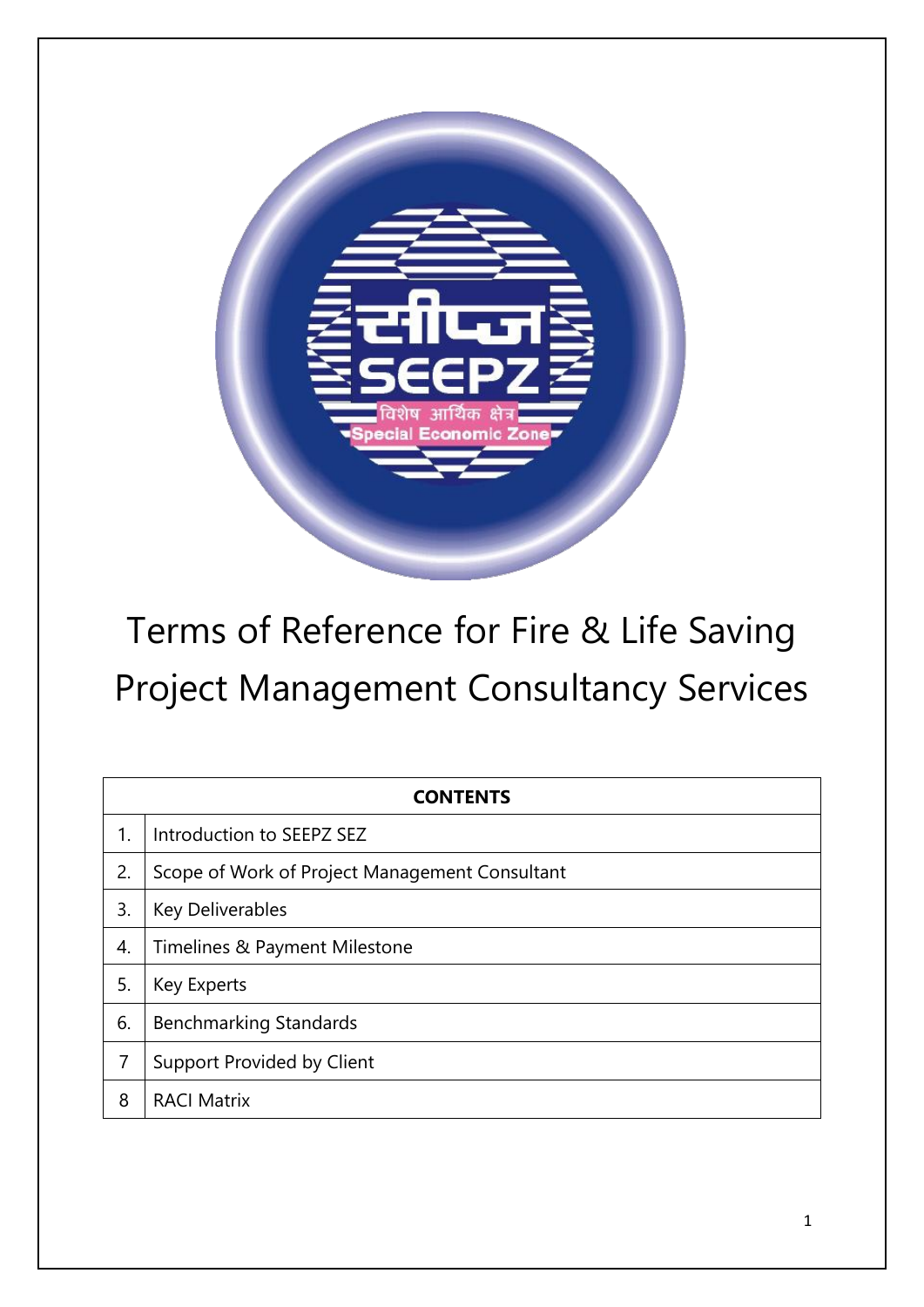# **1. Introduction to SEEPZ-SEZ**

Santacruz Electronics Export Processing Zone (SEEPZ) is a Special Economic Zone in Mumbai, India with a geographical spread of nearly 110 Acres with 9 major buildings (and other private buildings built by units on leased plots) with multiple private buildings (approximately 4 Lakh square feet of space). There are a total of 71 buildings with total area of 4,21,105.00 sq. meter inside SEEPZ, SEZ premises of 110 acres area. SEEPZ area accommodates 443 units with a daily footfall of around 80,000 employees.

| Sector         | <b>Total Plot</b><br>Area of<br>Government<br><b>Buildings</b><br>(sq. m) | <b>Government Buildings</b><br>(First stage of Audit)                                                                                                   | Private Buildings<br>(Second stage of Audit)                                                                                                                                                                        |
|----------------|---------------------------------------------------------------------------|---------------------------------------------------------------------------------------------------------------------------------------------------------|---------------------------------------------------------------------------------------------------------------------------------------------------------------------------------------------------------------------|
| 1              | 57562.55                                                                  | 1. Service Centre<br><b>Building</b><br>2. Business Facilitation<br>Center<br>3. Standard Design<br>Factory - VI<br>4. Standard Design<br>Factory - VII | <b>Central Warehouse</b><br>$1_{-}$<br>2. Central Bank<br>3. Bank of India<br>4. State Bank of India<br>5. Punjab National<br><b>Bank</b><br>6. T.C.S. Plot (ODC 1,3)<br>7. K.P.I.T                                 |
| $\overline{2}$ | 28664.00                                                                  | Gems & Jewellery - II<br>1.<br>Gems & Jewellery -<br>2.<br>III<br>3. ICH Canteen                                                                        | <b>Fine Platinum</b><br>$1_{-}$<br>Gemplus<br>2.<br>3. B.V. Jewels<br>4. S.G. Design<br>Jewelex<br>5 <sub>1</sub><br><b>Elegant Collection</b><br>6.<br>Uni-Design<br>7.<br>D. Navinchandra<br>8.<br>9. Zenstar LLP |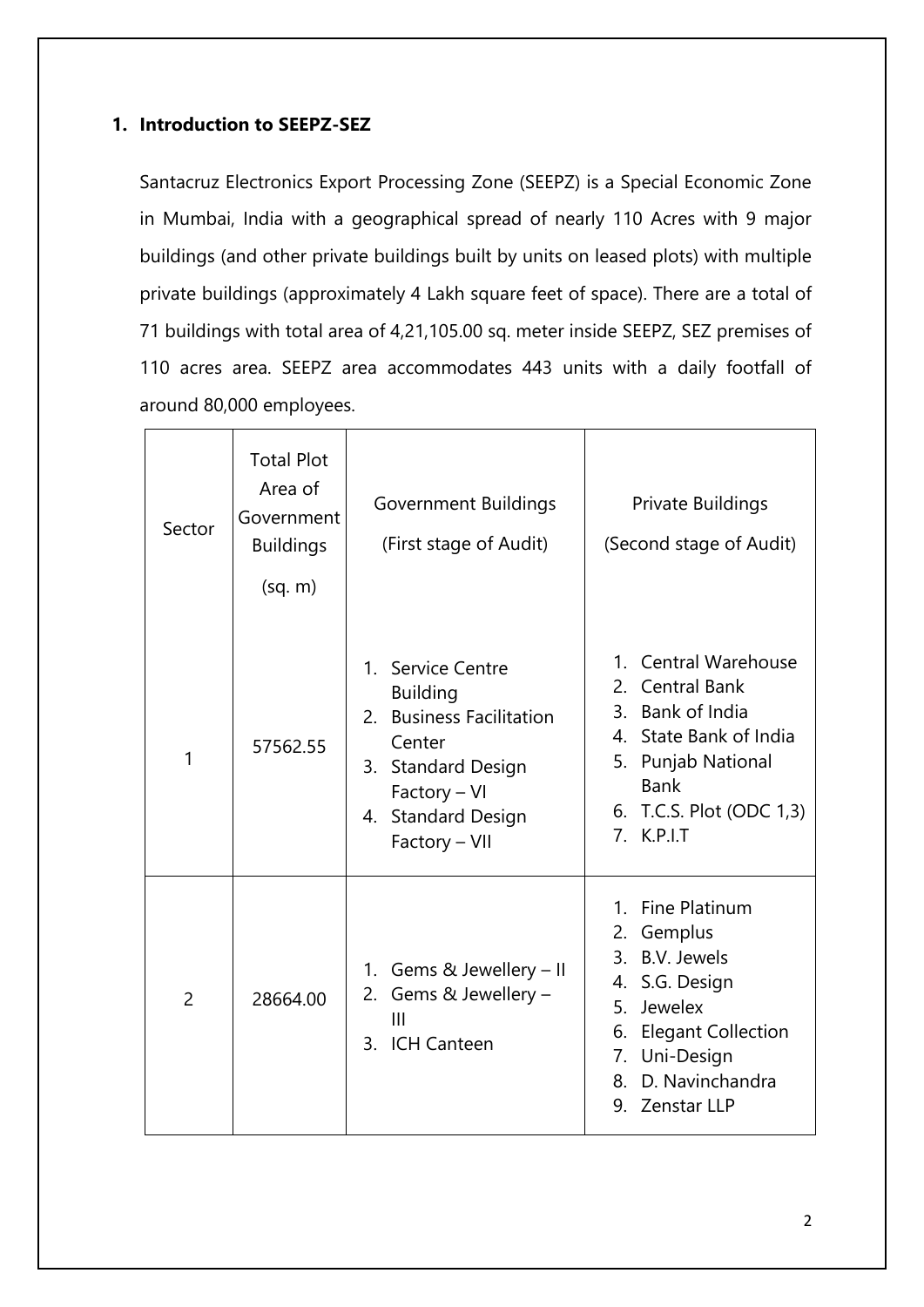| 3 | 47578.50 | 1. Gems & Jewellery - I<br><b>Standard Design</b><br>2.<br>$Factory - V$<br>3. STP Plant     | $1.$ CGI<br>2. M Suresh<br>3. C. Mahendra<br>4. Info Jewellers<br>5. Goldiam<br>6. Tara Jewels<br>7. Goldstar<br>8. Gemplus<br>9. R B One Source<br>10. Nexsales Solutions<br>11. Inter Gold<br>12. Reliance Energy<br>13. Renaissance<br>Jewellery                                                        |
|---|----------|----------------------------------------------------------------------------------------------|------------------------------------------------------------------------------------------------------------------------------------------------------------------------------------------------------------------------------------------------------------------------------------------------------------|
| 4 | 55952.00 | 1. Standard Design<br>$Factor$ y – I<br>2. Standard Design<br>Factory - II<br>3. ICH Canteen | 1. Multistoried<br><b>Building</b>                                                                                                                                                                                                                                                                         |
| 5 | 46860.00 | 1. Standard Design<br>Factory - III<br>2. Standard Design<br>Factory - IV                    | 1. TCS (ODC-II)                                                                                                                                                                                                                                                                                            |
| 6 | 2726.50  | <b>Fire Station</b><br>$\mathbf{1}$ .<br><b>Standard Design</b><br>2.<br>Factory - VIII      | 1. Fine Jewellery<br>Manufacturing<br>2. Sanghavi Jewels<br>Trio Jewellery<br>3.<br>4. ZycusInfotech-II<br>5. CI2 Jewellery<br>Directi Web Service<br>6.<br>7. ZycusInfotech<br><b>Tata Power</b><br>8.<br>9. Nyesa Jewellery<br>10. Indigo Jewellery<br>11. Shrenuj and<br>Company<br>12. K.G.K. Creation |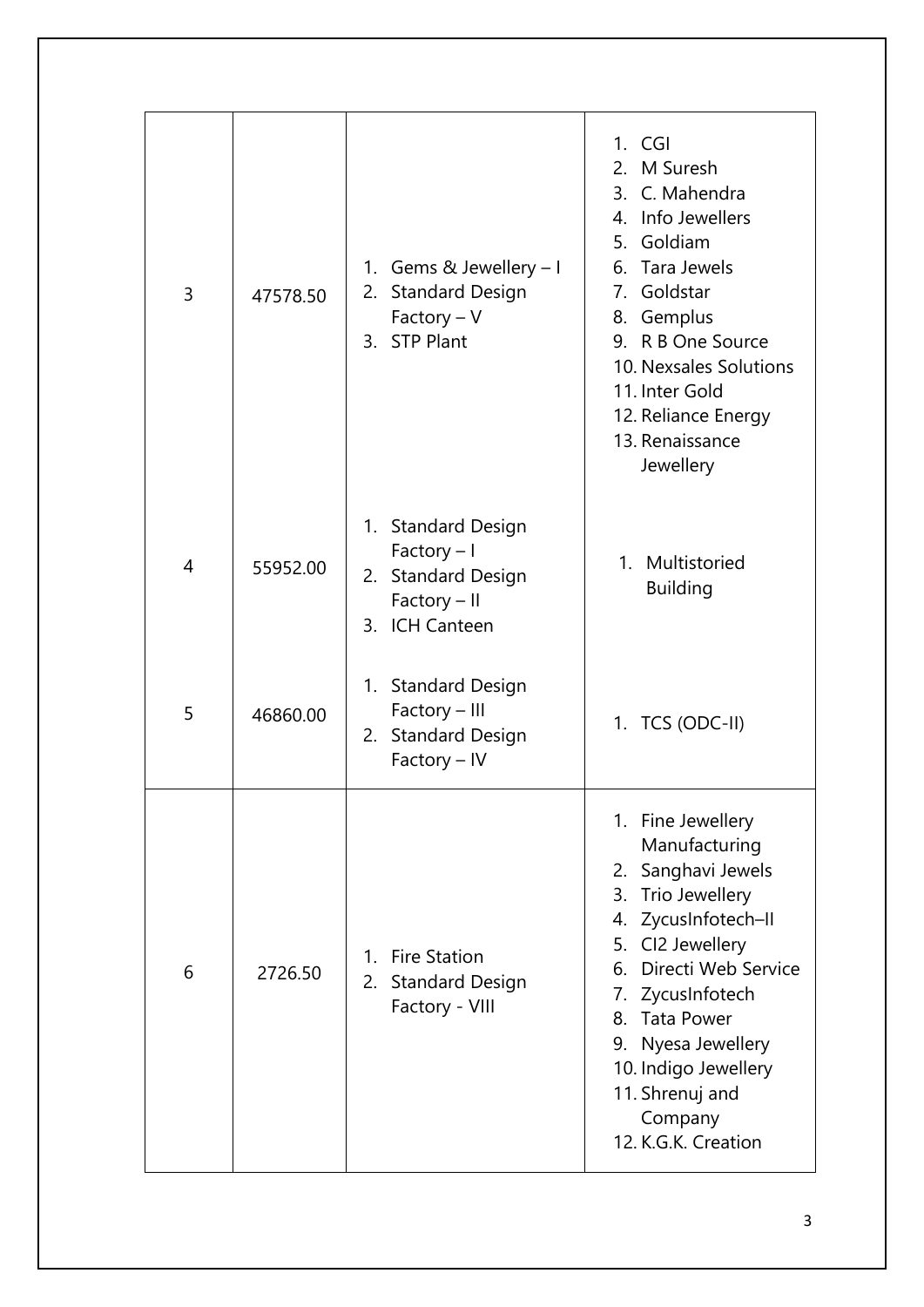|                |          |                                                                                                                                                     | 13. Suncity Hotel<br>14. SEEPZ++ Tower I<br>15. SEEPZ++ Tower III |
|----------------|----------|-----------------------------------------------------------------------------------------------------------------------------------------------------|-------------------------------------------------------------------|
| $\overline{7}$ | 24000.00 | 1. SEEPZ Residential<br>Colony<br>1.1 A1 to A3<br>1.2 B1 to B3<br>1.3 C1 to C6<br>1.4 D1 & D2<br>1.5<br>Gym, Badminton<br>Court, Temple &<br>Shops. | <b>NA</b>                                                         |

## **2. Scope Of Work**

The Consultant shall inspect the buildings and review them for fire safety upgrades. The Consultant shall provide a plan of action with recommendations and cost estimates to provide fire safety upgrades. The buildings shall be inspected and all fire protection components shall be rated for physical condition and renovation or replacement requirements. Based on these findings, the Consultant shall recommend the improvements for each building and a table shall be prepared that will itemize them by priority based on fire safety and code compliance. All required and recommended improvements shall have associated costs. The costs shall be all inclusive and shall include construction costs, contingencies, allowances and permit fees. The scope of work is further defined in the following points;

#### 2.1. Technical Fire Audit of Existing Systems

- a) Conducting site survey / study for feasibility and gathering all other necessary information related to fire safety.
- b) The audit shall cover existing fire-fighting and fire-protection systems and equipments at all buildings, gates and common areas at SEEPZ – SEZ premises.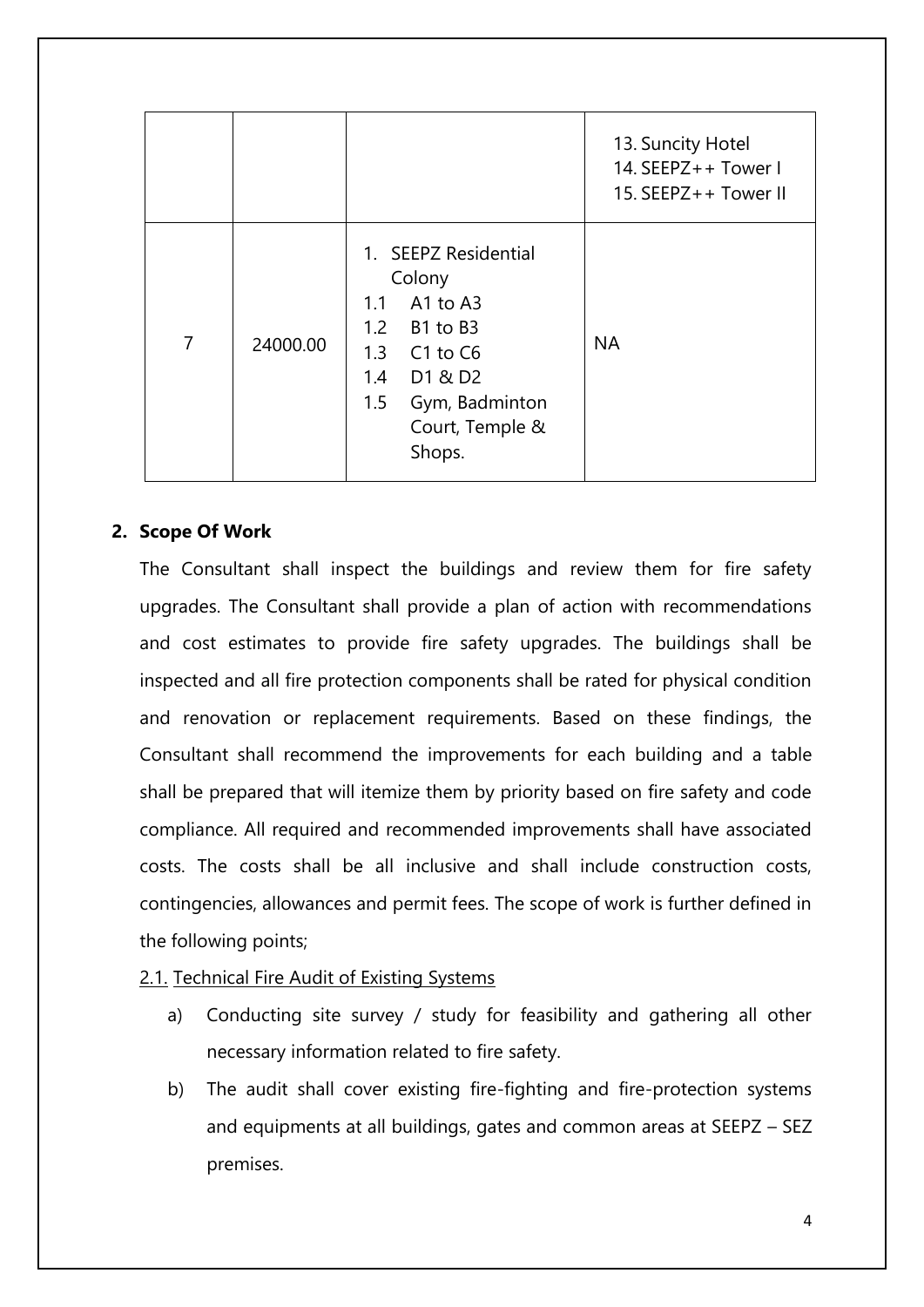- c) This audit report shall document the existing system drawbacks, system short comings with respect to local and state standards, practical approach and feasibility.
- d) The audit shall cover existing systems and its worthiness and any improvement necessary to build a state-of-art fire-fighting and protection system shall be explained to SEEPZ- SEZ Authority.
- e) Produce bill of quantity along with specification for the system upgrades, make and brand which may be implemented.
- f) Audit shall cover the existing emergency protocols and the need for upgradation to build a state-of-art emergency response system.

## 2.2. Preparation of Detailed Project Report

- a) To describe the type and scheme of Passive & Active Fire Protection system for various areas as per the following –
	- 2.2.a.1. National Building Code of India, Chapter 4, 2016.
	- 2.2.a.2. Maharashtra Fire Prevention & Life Safety Measure Act, 2006.
	- 2.2.a.3. Maharashtra Fire Prevention & Life Safety Measure Rule, 2006.
	- 2.2.a.4. Bureau of Indian Standards (BIS)
- b) To specify requirement of different standards so that the purpose and requirements of them are clearly and fully understood.
- c) To establish the capacity / numbers of various components for Fire protection system.
- d) To specify general description and technical specification of fire prevention, and protection system, criteria for selection and sizing of equipment and accessories, material specification, and measures to be taken for fire safety of the Buildings, Gates and Common Areas of SEEPZ-SEZ premises & all equipments therein.
- e) Cost Estimates of the specified system to be installed and the implementing agency.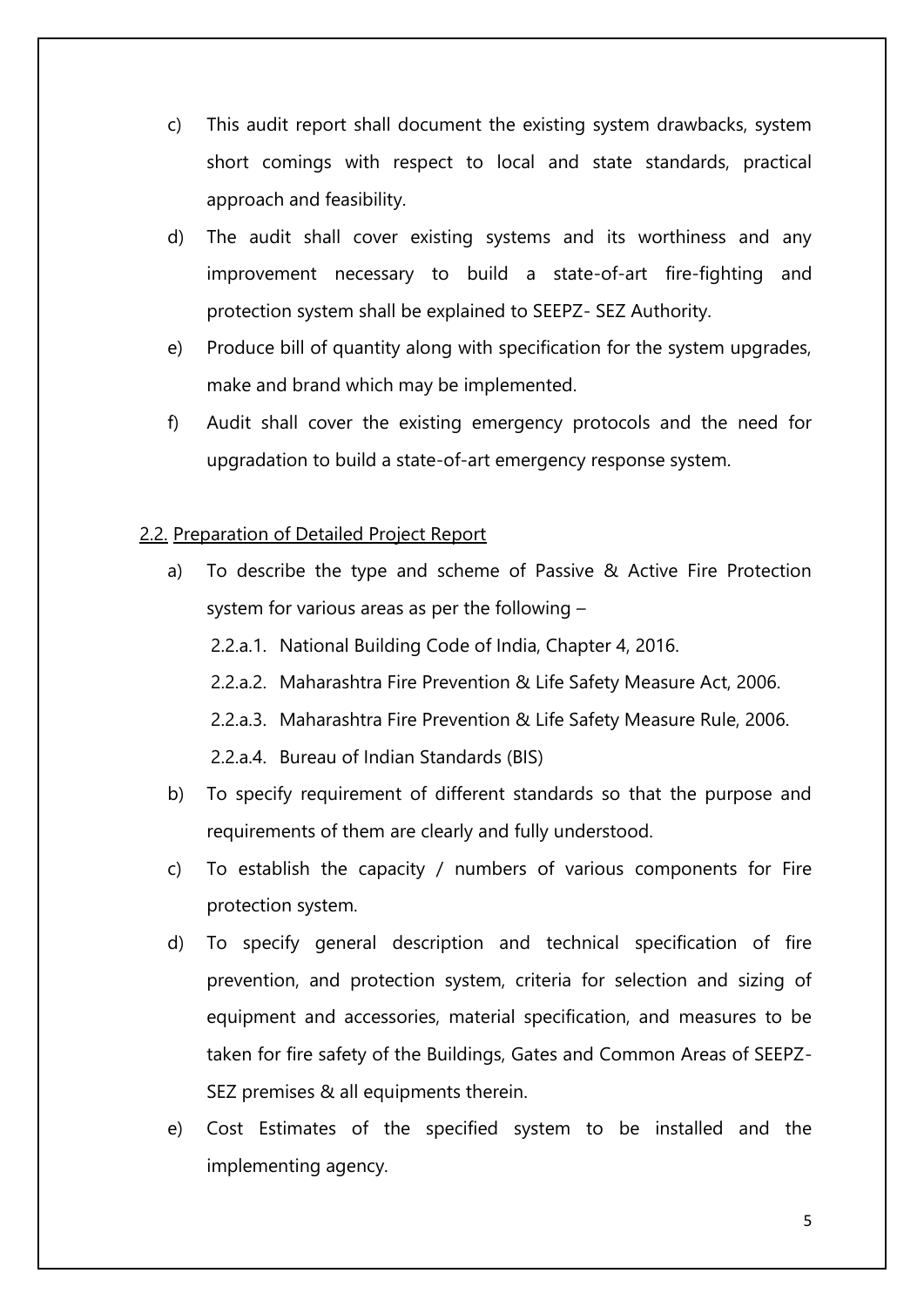f) Contract Drawings / Design Plan for the specified system to be installed.

# 2.3. Preparation of Fire and Life Safety Manual (Swachhta & Suraksha Code) & Upgradation Disaster Management Plan

- a) Fire protection and prevention manual to be prepared for all buildings individually.
- b) Manual for Emergency protocols and plans to be prepared for all buildings and common areas of SEEPZ-SEZ premises.
- c) Swachhta & Suraksha Code shall be based on the Labour Laws, Government of India.
- d) Review & upgradation of DMP

## 2.4. On-Boarding and Project management of Licensed Implementing Agency

- a) Preparation of Tender documents for proposed System(s)
- b) Evaluation of the received offers technically and attend discussions with the bidders to obtain clarifications / confirmations and thereafter furnishing recommendation
- c) Scrutiny of the technical offer from equipment supplier and installer etc.
- d) Technical Specification for all major equipments along with acceptance criteria.
- e) Data sheet for equipment(s)
- f) Bill of Materials
- g) Preparation of Bar chart indicating activities, target dates and also monitoring/inspecting with respect to various stages of work
- h) Schedule of commissioning & handing over and submission of recommendation with comparative statement of the above work.
- i) Monitoring and Inspection of all stages of the implementation of the system(s) for quality once in a fortnight.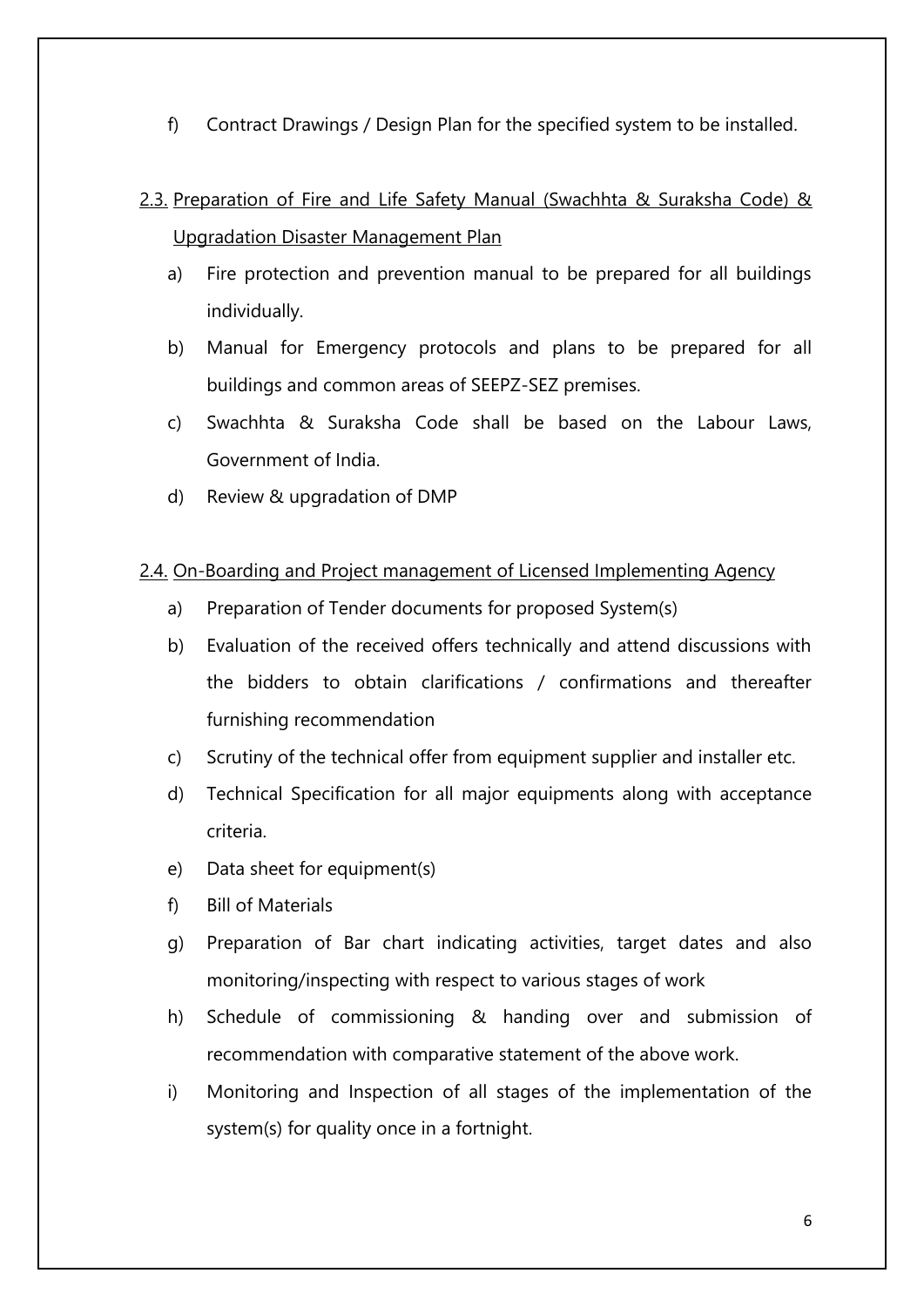- j) Final inspection along with project authority to witness commissioning and performance run of the system
- k) Project Management for implementation of FLS objectives

# **3. Key Deliverables**

- 3.1. Preparation of Hazard Identification & Risk Assessment Report
- 3.2. Preparation of Detailed Project Report (DPR)
- 3.3. Request for proposal (RFP) for Fire & life Safety (FLS) for operational services
- 3.4. Bid Process Management & Selection of an FLS implementation Agency
- 3.5. Project Management for implementation of FLS objectives
- 3.6. Preparation of Fire & Life Safety Manual (Swachhta & Suraksha Code)
- 3.7. Review & Upgradation of Disaster Management Plan
- 3.8. Training and Documentation support at final acceptance test including the SEEPZ Swachhta & Suraksha Code based on Labour Laws & other relevant statutes.

# **4. Timelines& Payment Milestone**

| SN             | <b>Deliverables</b>                                        | Timeline (weeks)    | Payment Milestone    |  |
|----------------|------------------------------------------------------------|---------------------|----------------------|--|
|                |                                                            | $=$ date<br>of<br>т | (%<br>of<br>contract |  |
|                |                                                            | commencement of     | value)               |  |
|                |                                                            | services            |                      |  |
| $\mathbf{1}$   | Acceptance of Audit Report                                 | $T + 10$            | 10%                  |  |
| $\overline{2}$ | Acceptance of final Detailed Project<br>Report             | $T + 15$            | 10%                  |  |
| 3              | Bid process management for engaging an Implementing Agency |                     |                      |  |
| 3.1            | Preparation of Draft<br>Bidding                            | $T + 25$            | 10%                  |  |
|                | Documents                                                  |                     | (payable after       |  |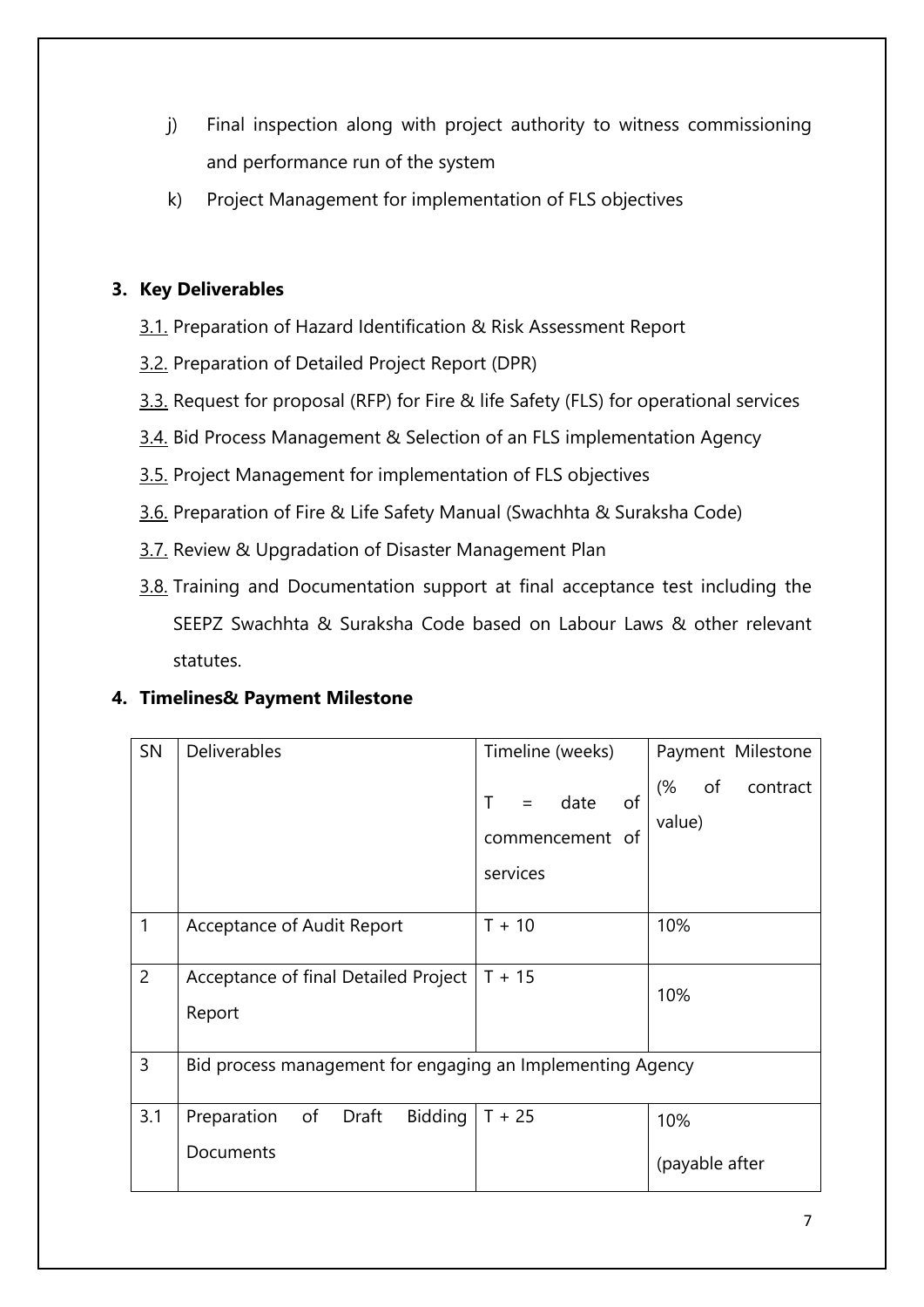| 3.2            | Assistance in conducting pre-bid      | $T + 27$           | completion of       |
|----------------|---------------------------------------|--------------------|---------------------|
|                | meeting and responding to pre-bid     |                    | deliverable 3.2)    |
|                | including<br>issue<br>queries<br>of   |                    |                     |
|                | corrigendum                           |                    |                     |
| 3.3            | evaluation<br>Assistance<br>in        | of $T + 35$        | 10%                 |
|                | proposal                              |                    | (payable after      |
| 3.4            | Delivering a briefing session for the | $T + 40$           | completion of       |
|                | selected contract                     |                    | deliverable 3.4)    |
| $\overline{4}$ | Acceptance of final Fire & Life       | $T + 20$           | 10%                 |
|                | Manual<br>(Swachhta<br>Safety<br>&    |                    |                     |
|                | Sureakcha Code)                       |                    |                     |
| 5              | final<br>of<br>Disaster<br>Acceptance | $T + 25$           | 10%                 |
|                | Management Plan                       |                    |                     |
| 6              | Regular assistance in coordination    | Quarterly<br>after | 40%                 |
|                | with<br>implementing<br>agency.       | hiring<br>of       | (10% at the end of  |
|                | Submission of quarterly reports.      | Implementing       | every quarter for 4 |
|                |                                       | Agency             | quarters)           |
|                |                                       |                    |                     |

# **5. Key Experts**

| <b>SN</b> | Key Expert      |        | <b>Essential Qualification</b>                                                                                                                                                                                         | <b>Expected Input</b>               |       |
|-----------|-----------------|--------|------------------------------------------------------------------------------------------------------------------------------------------------------------------------------------------------------------------------|-------------------------------------|-------|
|           | Team<br>Auditor | leader | Degree or an Advance Diploma in<br>Fire Engineering from the National<br>Fire Service College, Nagpur,<br>Ministry of Home Affairs,<br>Government of India Or the State<br>Fire Academy, Government of<br>Maharashtra; | 12 months<br>(atleast 75%<br>based) | field |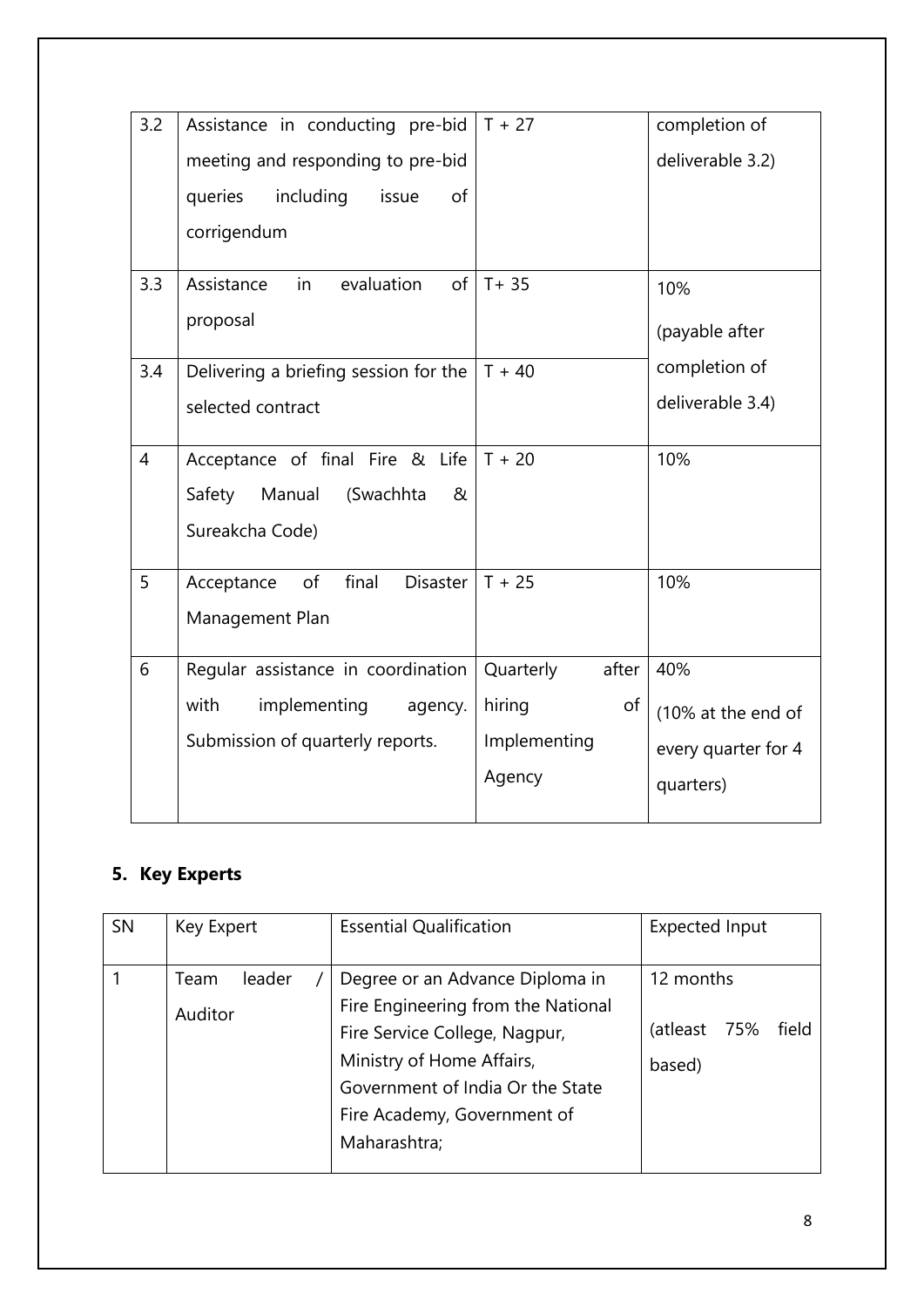|                |                                        | Or<br>Passed the Membership Examination<br>of the Institute of Fire Engineers,<br>India or the Institution of Fire<br>Engineers of United Kingdom.<br>Atleast 2 years experience of regular<br>fire service for inspection and testing<br>of fire prevention and protection<br>work.                               |                                                 |
|----------------|----------------------------------------|--------------------------------------------------------------------------------------------------------------------------------------------------------------------------------------------------------------------------------------------------------------------------------------------------------------------|-------------------------------------------------|
| $\overline{2}$ | Fire<br>Safety<br>Engineer<br>Designer | B. Tech / B.E. with a post graduate<br>degree in fire engineering.<br>5 years<br>experience<br>Atleast<br>in<br>designing fire safety protection &<br>prevention<br>systems<br>for<br>large<br>industrial premises.                                                                                                | 12 months<br>(atleast<br>75%<br>field<br>based) |
| 3              | Facility<br>Management<br>Expert       | B. Tech / B.E. with a post graduate<br>degree in facility management.<br>At least ten years of experience in<br>facility<br>management<br>for<br>large<br>industrial premises.                                                                                                                                     | 12 months<br>(atleast<br>75%<br>field<br>based) |
| 4              | Project Manager                        | Engineering graduate with post-<br>graduate degree in management.<br>At least 5 years of managerial<br>working<br>with<br>experience<br>in<br>government clients on business<br>process reengineering and project<br>management with excellent inter-<br>personal,<br>presentation<br>and<br>documentation skills. | 12 months<br>(atleast<br>75%<br>field<br>based) |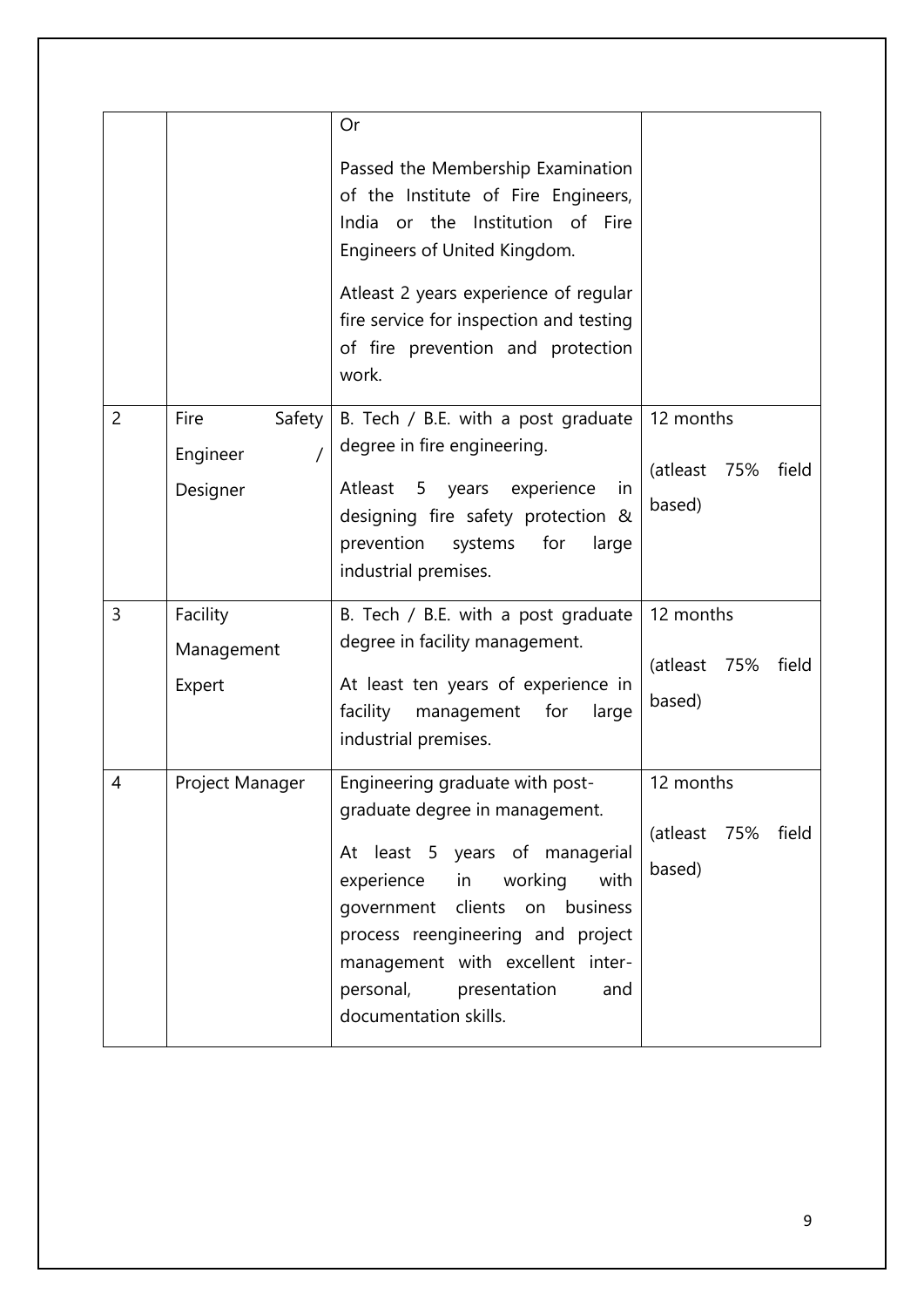# **6. Benchmarking Standards**

#### **The agency shall comply with the below statutes -**

- 6.1. Maharashtra Fire Prevention and Life Safety Measures Act, 2006
- 6.2. National Building Code of India 2016
- 6.3. Local authority having jurisdiction guidelines
- 6.4. Standards applicable from Bureau of Indian Standards ( BIS )
- 6.5. The norms given under Fire NOC

## **7. Support Provided by Client**

- 1. The client shall provide office space to the consultant's team. Laptops and peripherals are to be provided to its team by the consultant.
- 2. The client shall provide access to relevant documentation, reports, budget documents, etc. to enable consultant's team to prepare a comprehensive vision document.
- 3. The client shall grant necessary access permissions to the consultant's team to visit SEEPZ SEZ Authority office and other parts of the premises for carrying out field visits.
- 4. The client shall make available its conference hall facility which is equipped with Cisco WebEx hardware to carry out offline and online consultations with stakeholders.

# **8. RACI (Responsible, Accountable, Consulted & Informed) Matrix for Key Deliverables** -

| Role<br><b>Project Deliverables</b>                         | <b>SEEPZ</b><br>Authority | Fire & Life Safety<br>Project Management<br>Consultant | Implementing<br>Agency |
|-------------------------------------------------------------|---------------------------|--------------------------------------------------------|------------------------|
| Audit of Existing<br>Systems                                | C/1                       | R/A/C                                                  |                        |
| <b>Hazard Identification</b><br>& Risk Assessment<br>Report | C/1                       | R/A/C                                                  |                        |